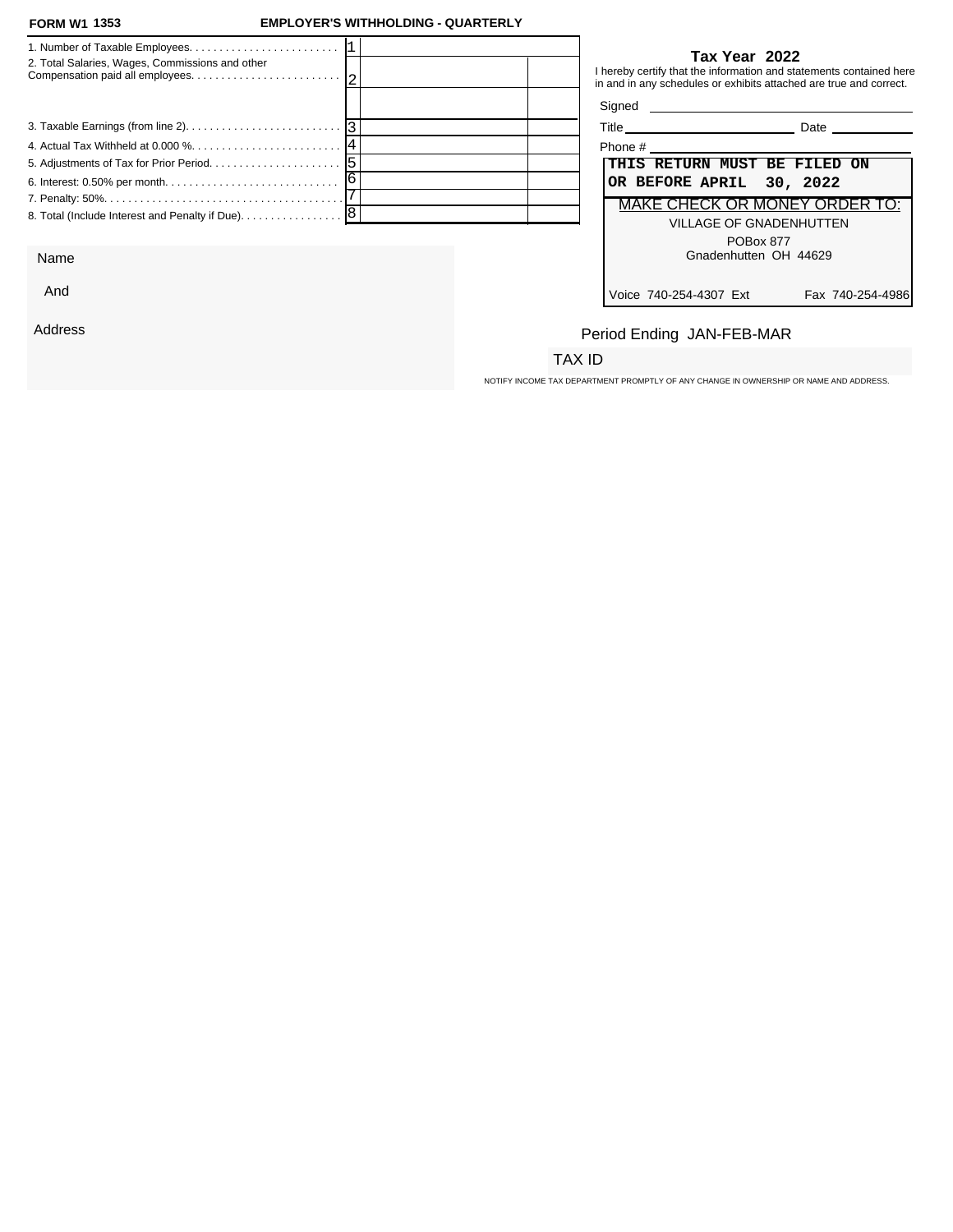#### **FORM W1 1353**

Address

### **FORM W1 EMPLOYER'S WITHHOLDING - QUARTERLY**

| 2. Total Salaries, Wages, Commissions and other |   | I hereby certify tl<br>in and in any sch |
|-------------------------------------------------|---|------------------------------------------|
|                                                 |   | Signed                                   |
|                                                 |   | <b>Title</b>                             |
|                                                 |   | Phone $#$ _______                        |
|                                                 |   | THIS RE                                  |
|                                                 | 6 | OR BEFO                                  |
|                                                 |   | MAKE C                                   |
|                                                 |   |                                          |
| Name                                            |   |                                          |
| And                                             |   | $V$ nice 740-1                           |

**Tax Year 2022**

that the information and statements contained here in and in any schedules or exhibits attached are true and correct.

 $\_$  Date  $\_$ 

| hone #                        |
|-------------------------------|
| THIS RETURN MUST BE FILED ON  |
| OR BEFORE JULY 31, 2022       |
| MAKE CHECK OR MONEY ORDER TO: |
| VILLAGE OF GNADENHUTTEN       |
| <b>POBox 877</b>              |
| Gnadenhutten OH 44629         |
|                               |
|                               |

Voice 740-254-4307 Ext Fax 740-254-4986

# Period Ending APR-MAY-JUN

## TAX ID

NOTIFY INCOME TAX DEPARTMENT PROMPTLY OF ANY CHANGE IN OWNERSHIP OR NAME AND ADDRESS.

| <b>FORM W1 1353</b>                                                                         | <b>EMPLOYER'S WITHHOLDING - QUARTERLY</b> |                                                                                                                                                            |
|---------------------------------------------------------------------------------------------|-------------------------------------------|------------------------------------------------------------------------------------------------------------------------------------------------------------|
| 2. Total Salaries, Wages, Commissions and other                                             |                                           | Tax Year 2022<br>I hereby certify that the information and statements contained here<br>in and in any schedules or exhibits attached are true and correct. |
| 3. Taxable Earnings (from line 2). $\ldots$ . $\ldots$ . $\ldots$ . $\ldots$ . $\ldots$   3 |                                           |                                                                                                                                                            |
|                                                                                             |                                           | THIS RETURN MUST BE FILED ON<br>OR BEFORE OCTOBER 31, 2022                                                                                                 |
|                                                                                             |                                           | MAKE CHECK OR MONEY ORDER TO:<br><b>VILLAGE OF GNADENHUTTEN</b>                                                                                            |
| Name                                                                                        |                                           | POBox 877<br>Gnadenhutten OH 44629                                                                                                                         |
| And                                                                                         |                                           | Voice 740-254-4307 Ext<br>Fax 740-254-4986                                                                                                                 |
| Address                                                                                     |                                           | Period Ending JUL-AUG-SEP                                                                                                                                  |
|                                                                                             |                                           | TAX ID                                                                                                                                                     |

NOTIFY INCOME TAX DEPARTMENT PROMPTLY OF ANY CHANGE IN OWNERSHIP OR NAME AND ADDRESS.